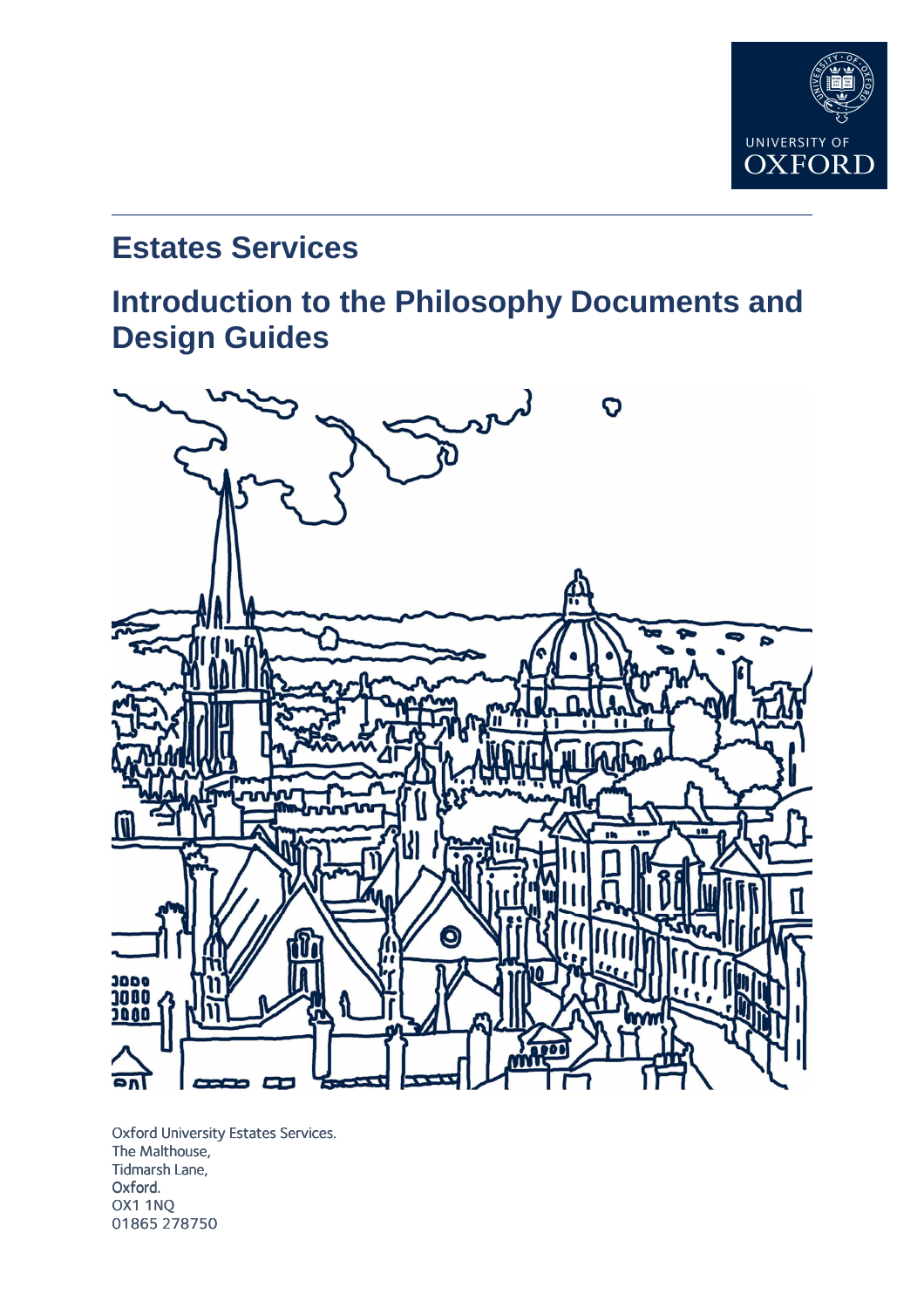# Introduction to the Philosophy Documents and Design Guides

## **INTRODUCTION**

Oxford University Estates Services are responsible for the management, repair and maintenance of the University estate. This comprises some 650,000m2 of built area and includes a wide range of building types from complex, highly serviced research buildings to iconic listed buildings.

The management and maintenance of a large estate is expensive and requires a large team of staff to ensure that the buildings function efficiently and provide an appropriate environment for the University's world class research and teaching activities. New buildings and refurbished spaces are expected to provide architecturally attractive space and an excellent working environment. They must be robust and generate the minimum carbon emissions in operation and have readily accessible and maintainable services.

### Purpose of the Philosophy Documents and Design Guides

The Philosophy Documents and Design Guides are a suite of documents that cover a range of topics, where there are specific maintenance and design requirements. Each document has been developed by the team responsible for running and maintaining that service. The contents reflect the requirements of the University and experience of the buildings in use across the estate.

In some cases the document will outline a mandatory requirement; in other cases, the documents will offer guidance. The Design Teams and Contractors are required to provide detailed information on their design approach, in response to the requirements of the Philosophy Documents and Design Guides.

The Design Team and Contractor should note that the Philosophy Documents and Design Guides form part of their Contract Documents. It is a contractual requirement that the principles of the Philosophy Documents and Design Guides are followed and evidence provided to demonstrate compliance.

#### General Design Principles

There are some general design principles which must be demonstrated by the Design Team. Design Teams will be required to provide evidence of how their design will conform to the following requirements:

• Standard building elements, and mechanical and electrical units should be used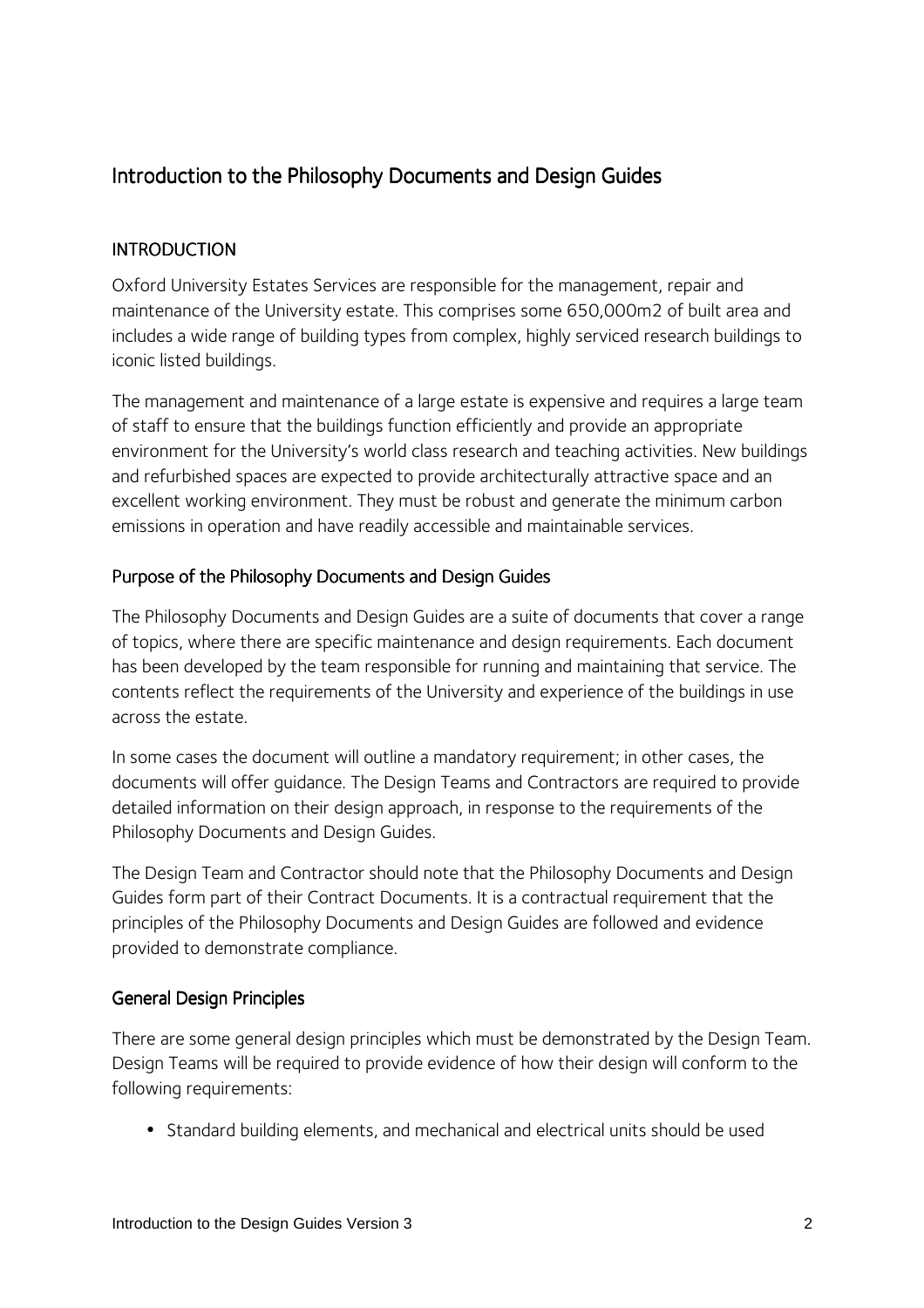which should conform to British Standards or equivalent. Parts and replacements should be easily available in the market place.

- Elements with unusual and excessive maintenance requirements should be avoided.
- Access for maintenance should be straightforward. Confined spaces for maintenance must be avoided.
- Life cycle information must be provided (to include energy use and carbon emissions where relevant) and must demonstrate that elements will have a reasonable life cycle and that they will robust in use.

# STANDARDS AND RESPONSIBILITIES

Responsibility for the maintenance of University buildings is split between Estates Services and the University Departments. This division of responsibilities is akin to that between a landlord and tenant.

# University Stakeholders

The Philosophy Documents and Design Guides have been or are being prepared to cover the main service areas; a brief description of each of the stakeholders and their areas of responsibility is outlined below. The Design Teams and Contractors should be familiar with these documents and, where required, should use the tick list provided to demonstrate compliance.

#### Repair and Maintenance Teams

The Repair and Maintenance Teams at University Estates Services are responsible for the maintenance of the external building fabric, and the mechanical and electrical service installations of University properties. See the Building Design Guide Document and M&E Philosophy Document.

#### O&M Manuals

O&M Manuals are used by the Repair and Maintenance Teams, Building Managers, and FM Teams. A contract has been awarded to E Documents to compile the O&M Manuals to an agreed University Standard. The O&M provider will be employed directly by the University. The Design Team and Contractors will be required to provide information in accordance with the O&M Service Level Provisions. Requirements are outlined in the O&M Specification.

# Safety Office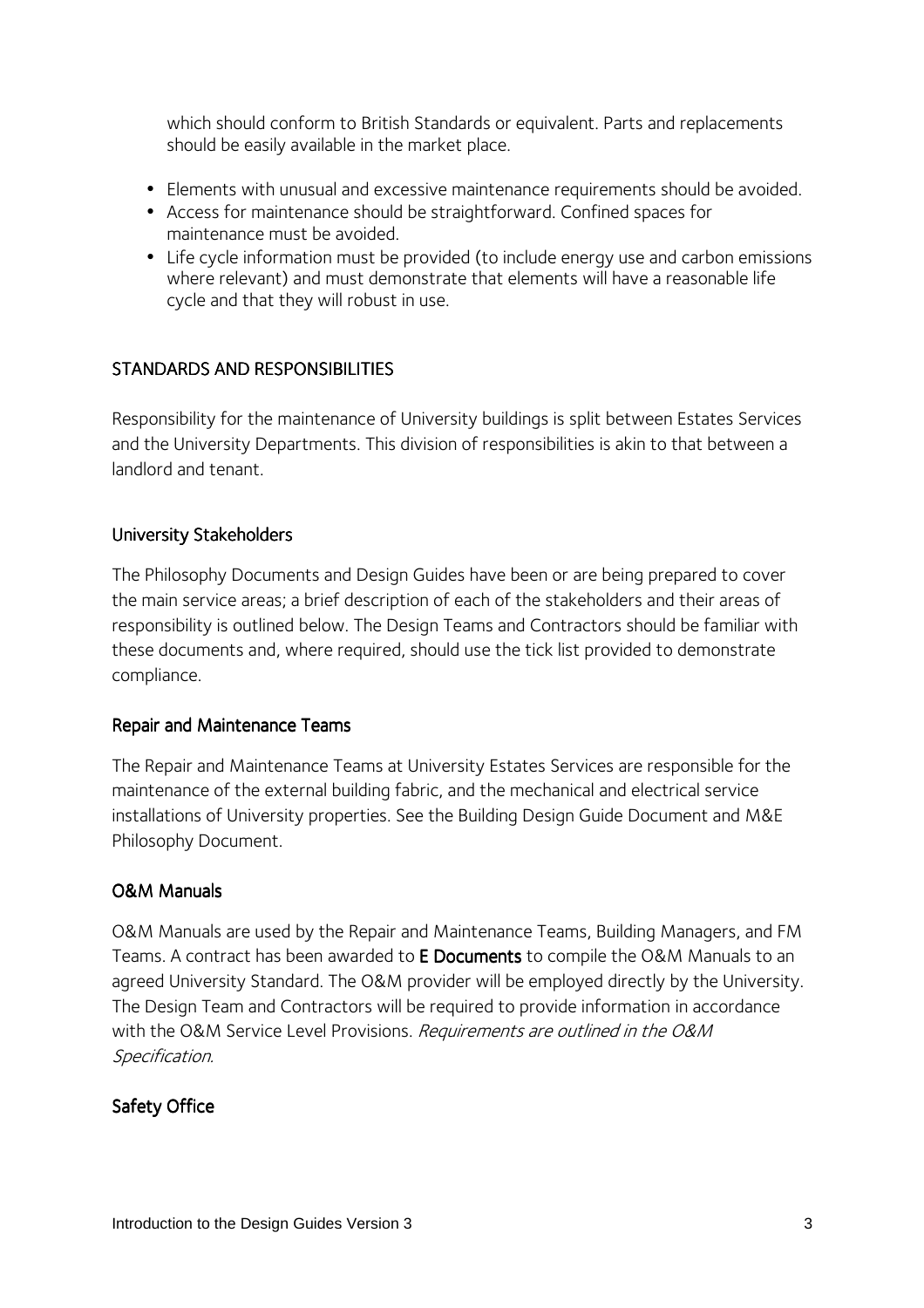The Safety Office is responsible for advising Estates Services and its consultants on the health and safety aspects of designs for new buildings/building refurbishments. This includes advice on fire safety and the safe design of laboratory spaces. They also advise on asbestos and radiation issues. See the Safety Office Requirements.

## Facilities Management Team

The FM teams directly run a number of University properties; they also provide advice to building managers and administrators in non-managed properties. They should be consulted on facilities management issues, such as catering outlets, waste management, and choice of internal finishes. See the FM Design Guide.

### Sustainability Team

The Sustainability Team is responsible for the development of environmental sustainability strategy and ensuring that the University works towards its carbon reduction targets. See Sustainable Building Design Guide.

### Telecoms

Telecoms run the University's data network infrastructure. In conjunction with Estates Services, they are responsible for the University IT duct system, as well as MDX rooms and backbone data wiring. See the IT and Telecoms Standards.

#### Disability Access Advisor

This Access Advisor oversees the design of disability access in new and refurbished buildings. They are responsible for the University Access Guide. See the Disability Design Guide.

# **Security Services**

Security Services are responsible for all aspects of University Security and provide advice and guidance on designing out opportunity for crime and physical security. See the Design against Crime Document.

#### Systems Administration

The systems administration team ensures that the University CAFM system Planon is up to date. They are responsible for logging all asset information and O&M manuals. See the Asset Definitions.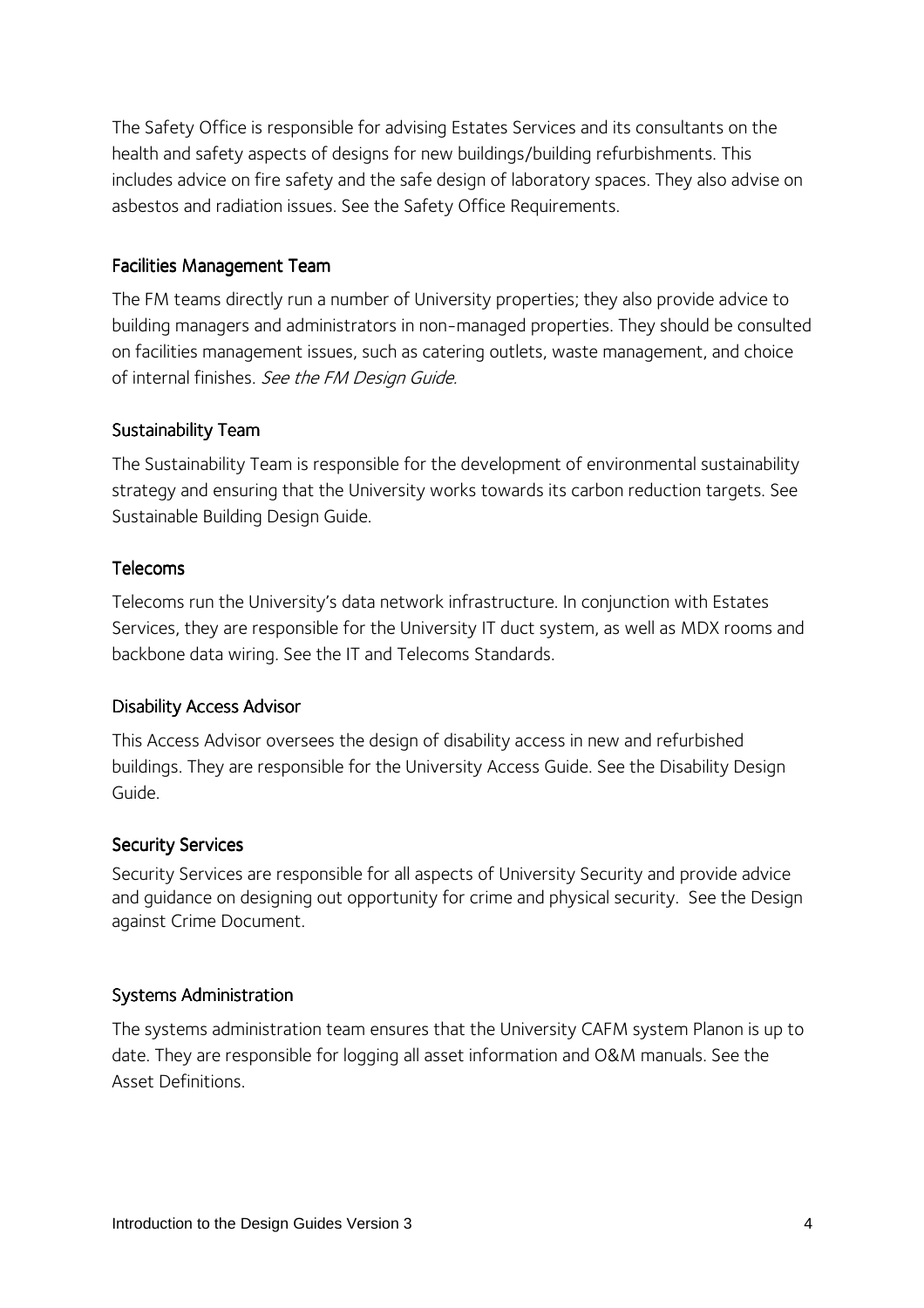## Space Information Team

The Space Information team is responsible for the management of space allocations and for ensuring that the allocation of space is appropriate for department needs. The Space Team should be consulted early in the development of a project so that any proposals for additional space can be interrogated. They will ensure that space allocations are approved through the University committee structures. They will assist with allocating decanting space if required.

### Drawing Protocols

The Asset and Space Management Team keep drawing information up to date. They provide space numbering for new builds and reconfigured spaces. See the Drawing Protocols.

#### Legal Services

Legal Services should be consulted early in the development of a project. The legal services team will provide advice on matters such as lease issues, overages and licenses. Where work is being undertaken on NHS land or property, such arrangements can take time to negotiate.

#### Rates

The Asset and Space Management Team provides advice to the University about rates to ensure that the University provides the correct information to the local authority and keeps its rates bill as low as possible. The project team should provide information to the team so that the implications of any changes can be considered.

#### Insurance

The insurance section of University Finance must be informed about building projects prior to commencement. They will also need to be informed if a building is void for more than 30 days. They are responsible for insuring buildings once complete so must be kept informed of building practical completion dates.

In addition to the teams and their areas of responsibility as described above, the Design Teams and Contractors should develop a Soft Landings strategy. They should also ensure that their proposals are compatible with any relevant masterplan documents for the ROQ, Science Area and Old Road Campus.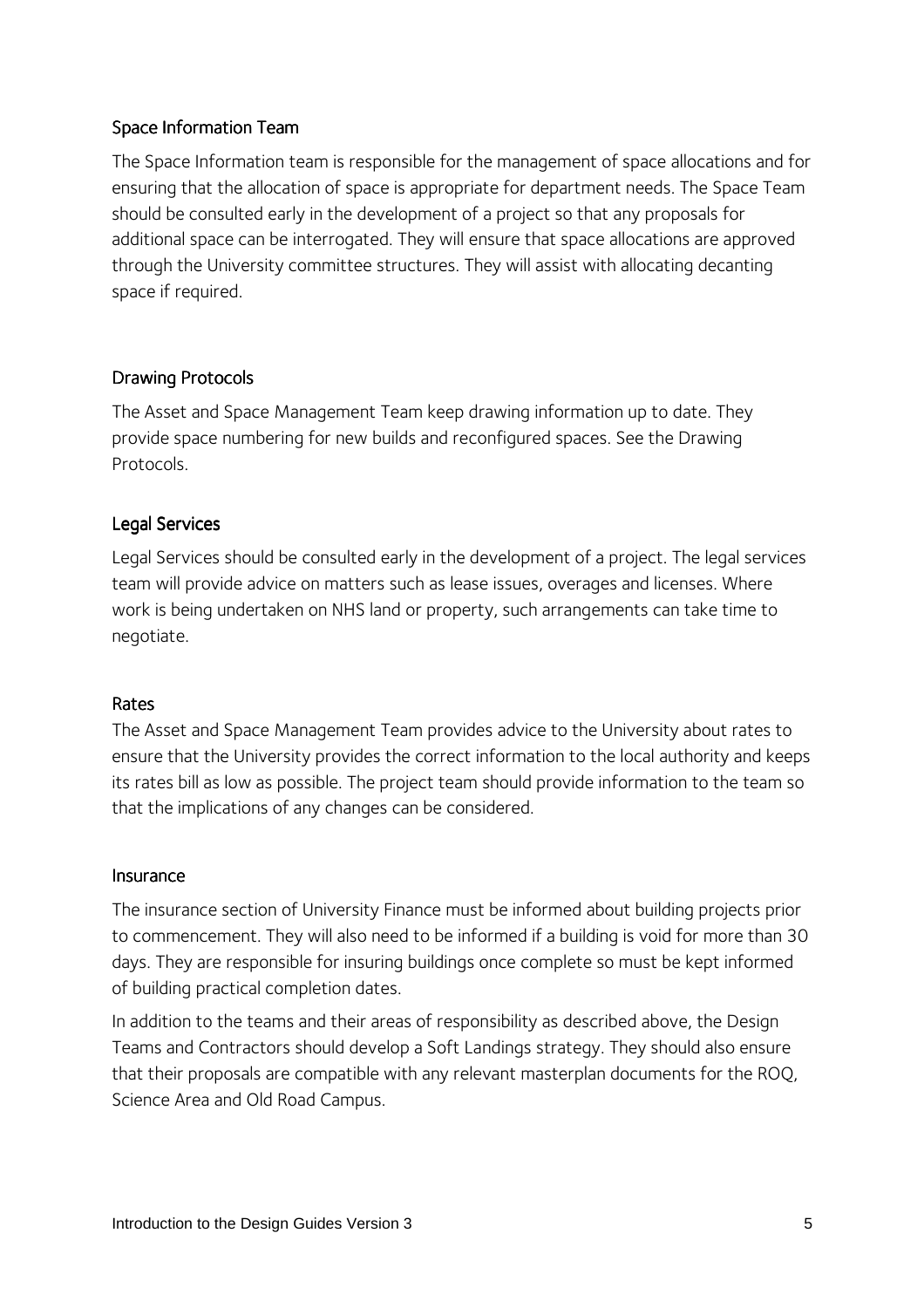# Stakeholder sign off and derogations

The main stake holders must be consulted in advance of each reporting stage. Stage Reports must be signed off by the relevant stakeholders. A list of derogations from the Philosophy Documents and Design Guides should also be produced at each reporting stage of the design process. Any derogations which are accepted should be signed off by the relevant stakeholders. Where derogations are not accepted, the stakeholders will note which items are in dispute. These must be highlighted to the relevant PSG, who will be required to either accept or reject the derogations. Any derogations which are accepted by the PSG but not by the stakeholder must be sent for onward determination by the Programme Board.

# **Checklists**

The design teams should submit any checklists contained with the Design Guides and Philosophy Documents to the relevant stakeholders. This will help both the design teams and stakeholders to track adherence to the requirements of the document and highlight any potential derogations at an early stage.

# STAKEHOLDER ENGAGEMENT CHECKLIST

General notes: The stakeholder engagement process should be developed at an early stage. In order to ensure key requirements are understood by the Design Team, it will be necessary to meet with some teams, e.g. the mechanical and electrical, and sustainability teams regularly throughout the design development stages. Stage Reviews are organized by the Capital Projects Team. Design teams should ensure that they present any relevant stage reports to these meetings. Attendee representatives should be as the Stage Sign Off Stakeholder list.

| <b>PROJECT INCEPTION</b> |  |
|--------------------------|--|
| <b>Legal Services</b>    |  |
| Ratings Team             |  |
| Space Management Team    |  |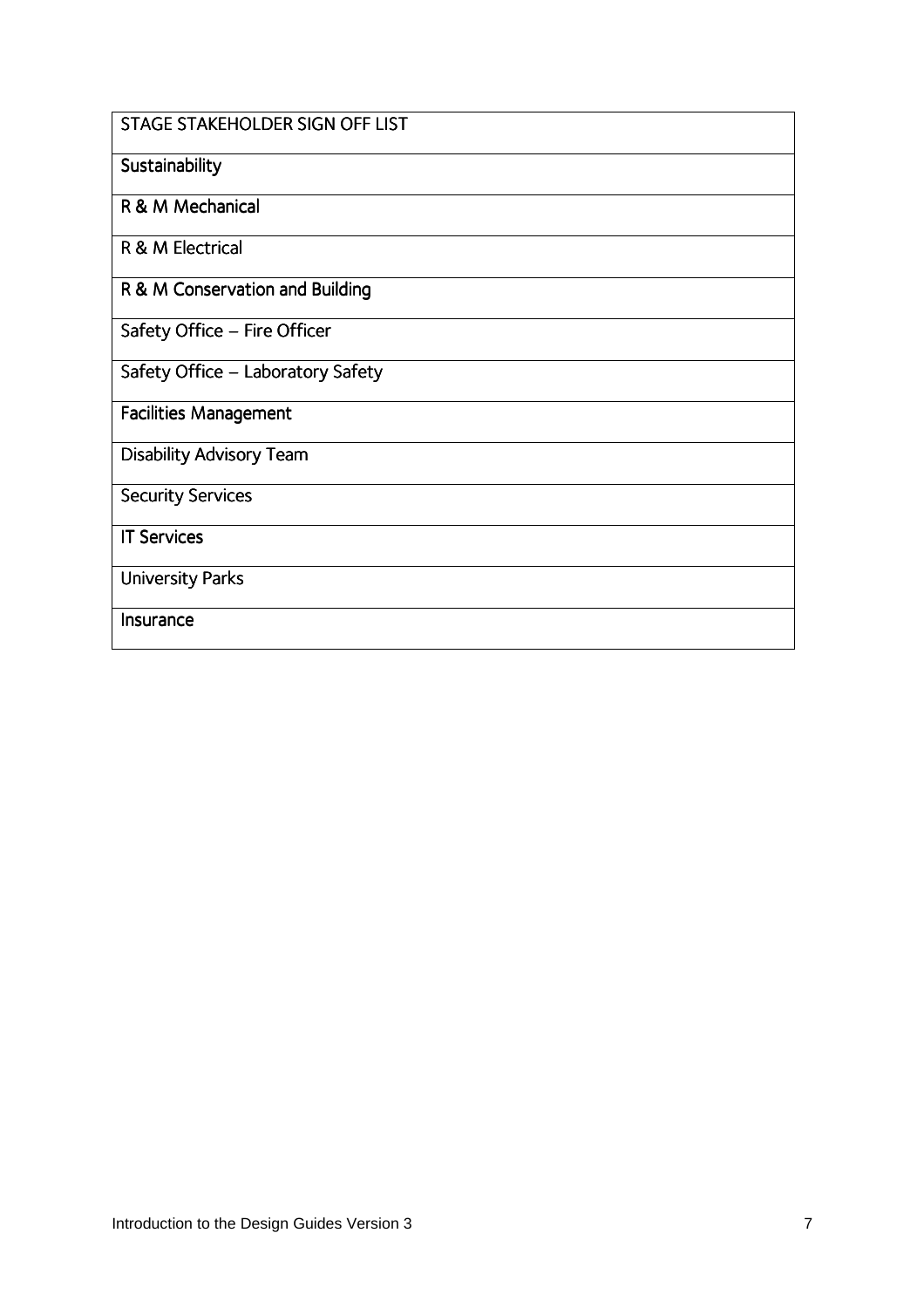LIST OF PUBLISHED PHILOSOPHY DOCUMENTS: NOVEMBER 2017

- 1) M & E PHILOSOPHY DOCUMENT: ISSUE NO 9
- 2) BUILDING PHILOSOPHY DOCUMENT: ISSUE NO 2
- 3) SUSTAINABLE BUILDING DESIGN GUIDE ISSUE NO 3
- 4) DISABILITY ACCESS GUIDANCE: ISSUE NO 2
- 5) DESIGN AGAINST CRIME PHILOSOPHY DOCUMENT: ISSUE NO 2
- 6) SAFETY OFFICE REQUIREMENTS: ISSUE NO 1
- 7) TELECOMS STANDARDS: ISSUE NO 1
- 8) ASSET DEFINITIONS: ISSUE NO 1
- 9) DRAWING PROTOCOLS: ISSUE NO 1
- 10) SPACE MANAGEMENT GUIDANCE
- 11) O&M PHILOSOPHY DOCUMENT NO 1

LIST OF FURTHER DOCUMENTS TO BE PRODUCED

- 1) FACILITIES MANAGEMENT PHILOSOPHY DOCUMENT
- 2) SOFT LANDINGS GUIDANCE DOCUMENT
- 3) IT STANDARDS
- 4) BUILDING HANDOVER DOCUMENT

Documents are available O:\Administration\Estates Services Policies and Guidance\PhilosophyDocuments

Documents for external consultants and contractors are available on the estates website

http://www.admin.ox.ac.uk/estates/ourservices/repairsandmaintenance/guidanceforc ontractors/